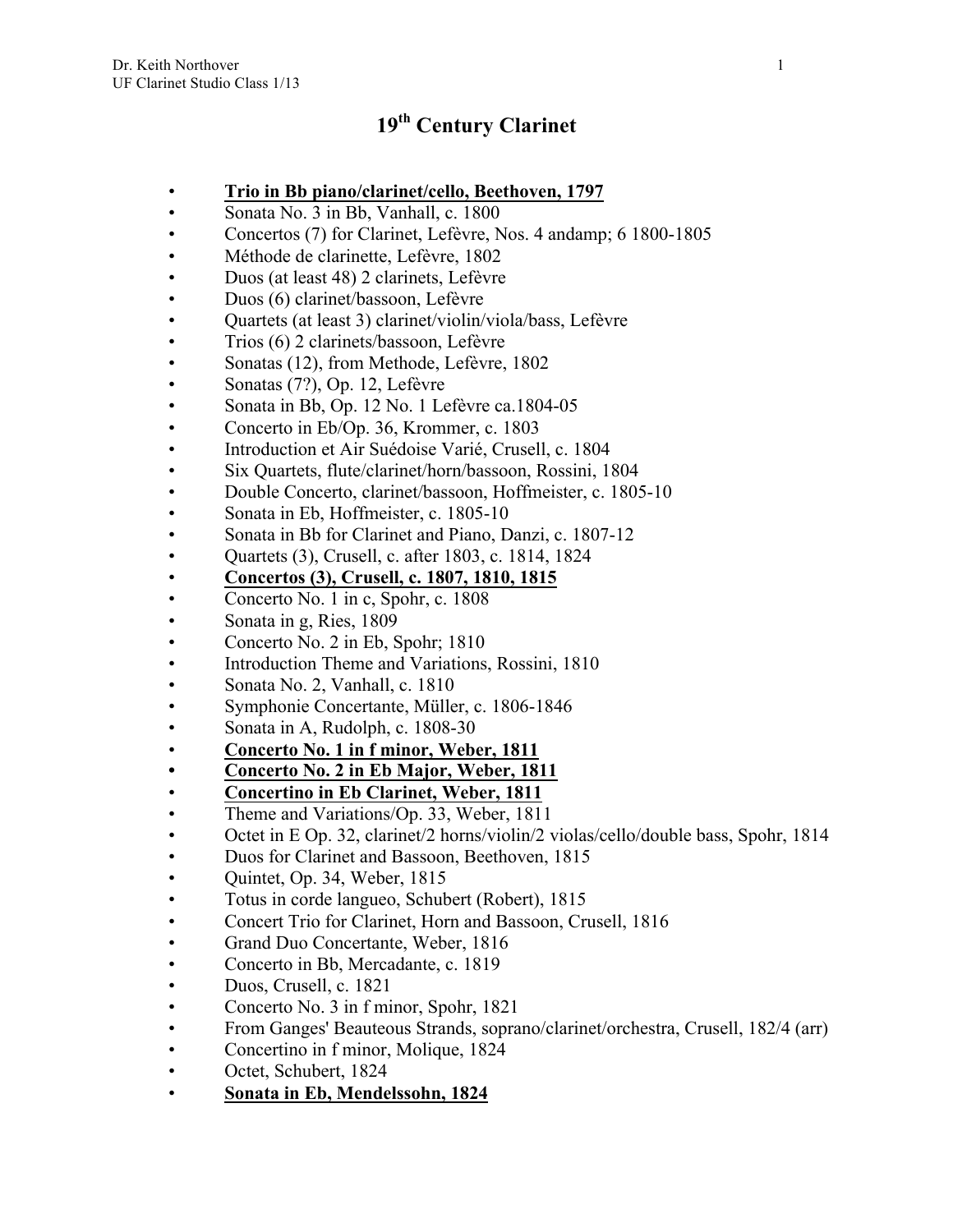- Concerto No. 4 in E Minor, Spohr, 1828
- The Shepherd on the Rock, Schubert, 1828
- **Adagio for Clarinet and Strings, Baermann, 1833**
- **• Concert Piece No. 1 in F Major Op. 113, Mendelssohn, 1833**
- **• Concert Piece No. 2 in D Minor Op. 114, Mendelssohn, 1833**
- **•** Concerto No. 1 in E-flat Major, Cavallini, 1845
- **•** Adagio and Tarantella, Cavallini
- **•** Fantasy Pieces, Schumann (Robert), 1849
- **Il Convegno for 2 Clarinets, Ponchielli, 1857**
- Concerto/Band, Rimsky-Korsakoff, 1877
- Andante con moto K 72, Busoni, c.1877-78
- Suite K. 88, Busoni, 1878
- Andantino K. 107, Busoni, 1879
- Novellette K. 116, Busoni, 1879
- Romanze in Eb Major, Strauss, 1879
- Serenade K. 108, Busoni, 1879
- Solo Dramatique K. 101, Busoni, 1879
- Three Intermezzi Op. 13, Stanford, 1880
- Concerto No. 1 in Eb Major, Hummel, ca. 1880-1900
- Concerto No. 2 in f minor, Hummel, ca. 1880-1900
- Fantasy for Clarinet and Piano, Nielsen, ca. 1881
- Nonett Op. 139, Rheinberger, 1884
- Sonata Undine, Reinecke, c. 1885
- **Sonata in B-flat, Draeseke, 1887**
- Petite Symphonie, Gounod, 1888
- Trio for Piano, Clarinet and Cello Op. 29 in Bb, d'Indy, 1888
- Kultaselle, (cello/piano), Busoni, 1890
- Sonata, Taneyev, c. 1890-1910
- Trio in a minor, Brahms, 1891
- Quintet in b minor, Brahms, 1891
- **Sonata in f minor, Brahms, 1894**
- Sonata in Eb Major, Brahms, 1894
- **Sonata Op. 49 No. 1 in Ab Major, Reger, 1900**
- Sonata Op. 49 No. 2 in  $f#$  minor, Reger, 1900
- **Concerto Op. 80, Stanford, 1902**

Ludwig van Beethoven (1770-1827)

- *Piano Trio in B-flat, Op. 11* (1797)
	- o Gassenhauer Trio (theme from popular L'amor marinaro ossia Il corsaro
	- o Clarinet (Violin), Cello (Bassoon), Piano
	- o https://imslp.org/wiki/Trio\_in\_B-flat\_major,\_Op.11\_(Beethoven,\_Ludwig\_van)
	- o https://www.youtube.com/watch?v=Q8if9W\_oe4s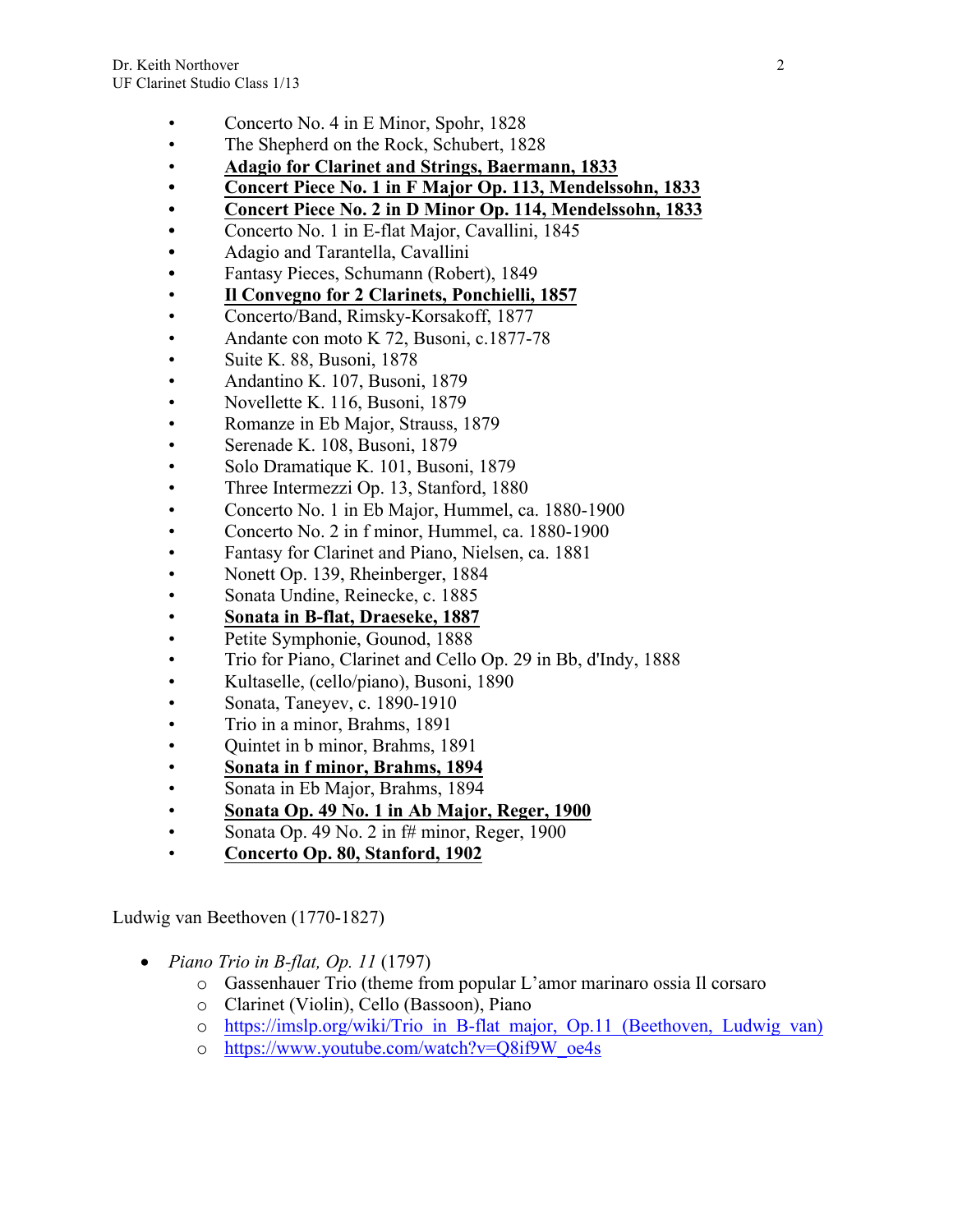## Bernhard Crussell (1775-1838)

Swedish/Finnish studied in Paris with Lefevre Also a linguist, translating important Italian, French, German operas in Sweden

- *Clarinet Concerto in E-flat, Op. 1* (1805-10)
	- o *https://imslp.org/wiki/Clarinet\_Concerto\_No.1%2C\_Op.1\_(Crusell%2C\_Bernhar d\_Henrik)*
- *https://www.youtube.com/watch?v=aJcCq2p4XBs&t=938s*

# Carl Maria von Weber (1786-1826)

One of First significant composers of Romantic School

- *Concertino for Clarinet, Op. 26* (1811)
	- o Written for Heinrich Baermann
	- o https://imslp.org/wiki/Concertino\_in\_Eflat major, Op.26 (Weber, Carl Maria von)
	- o *https://www.youtube.com/watch?v=Kcc9bxiU0YE a*

Felix Mendelssohn (1809-1847)

- *Sonata in E-flat* (1824)
	- o Written for Heinrich Baermann
	- o *https://imslp.org/wiki/Clarinet\_Sonata\_in\_Eflat\_major%2C\_MWV\_Q\_15\_(Mendelssohn%2C\_Felix)*
	- o *https://www.youtube.com/watch?v=zhotPVqosa0*
- *Concertpieces, Op. 113 and 114* (1832)
	- o Written for Heinrich and Carl Baermann
		- Bargained for work in exchange for Dumplings and Strudel
		- § *https://imslp.org/wiki/Konzertstück\_No.1%2C\_Op.113\_(Mendelssohn%2 C\_Felix)*
		- § *https://www.youtube.com/watch?v=jaouINf8NeQ*

## Heinrich Baermann (1784-1847)

- *Adagio for Clarinet from Quintet, No. 3 Op. 23*
	- o Once attributed to Richard Wagner
	- o *https://imslp.org/wiki/Clarinet\_Quintet\_No.3%2C\_Op.23\_(Baermann%2C\_Heinr ich)*
	- o *https://www.youtube.com/watch?v=Z5ylLIjt4hA*

Amilcare Ponchielli (1834-1886)

- *Il Convegno, Op. 76* (1865)
- *https://imslp.org/wiki/Il\_Convegno%2C\_Op.76\_(Ponchielli%2C\_Amilcare)*
- *https://www.youtube.com/watch?v=0a3S-1-FyLU*